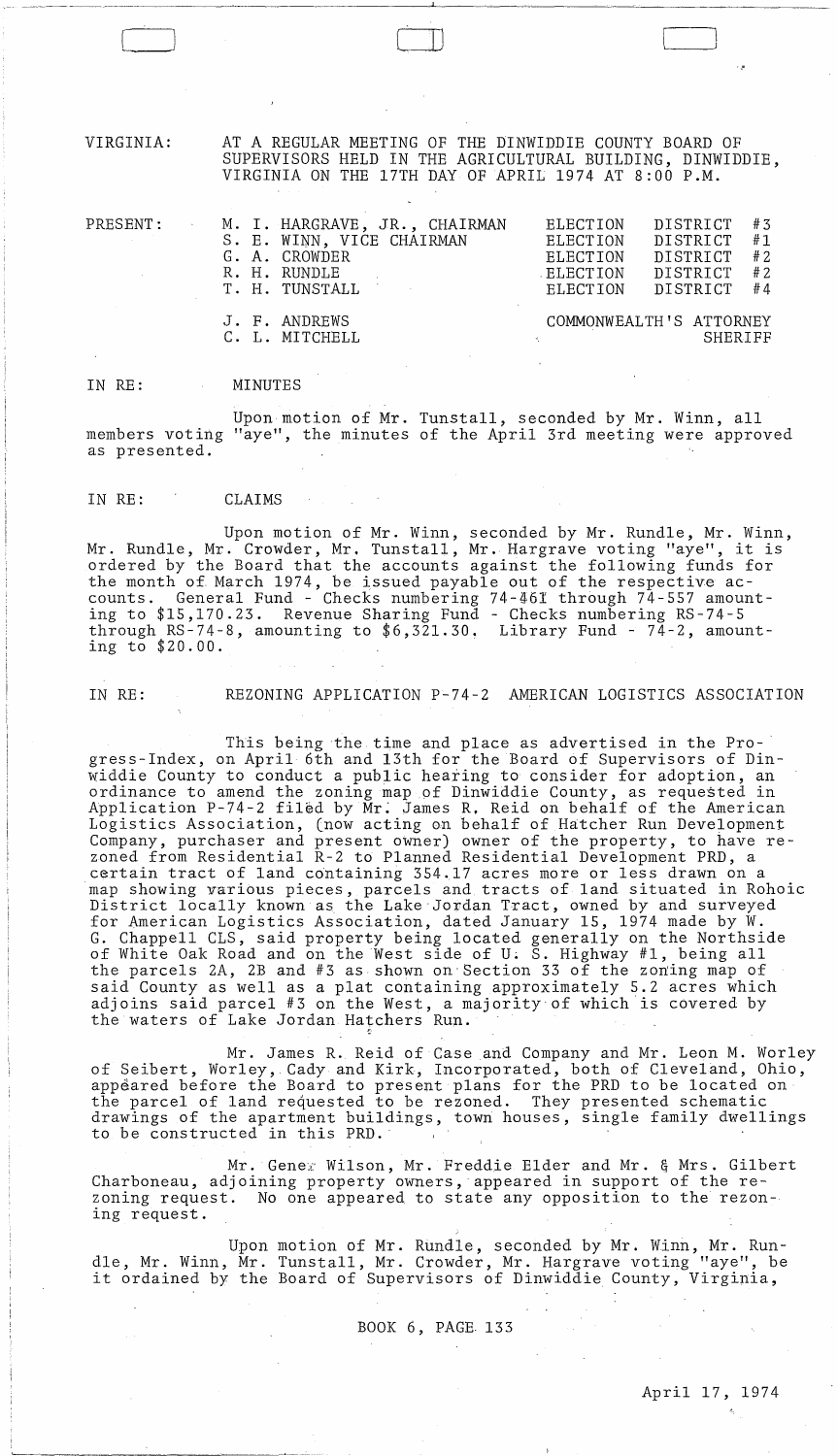that the Zoning Ordinance of said County, Chapter 17 of the Dinwiddie County Code, as adopted April 1, 1970, and as heretofore amended, be further amended by changing from "Residential R-2" to "Planned Residential Development PRD", the district classification on the Dinwiddie County Zoning Map, which is a part of said Zoning Ordinance, of that certain tract of land containing 354.17 acres, more or less, as shown on a certain "Map Showing Various Pieces, Parcels and Tracts of Land Situated Rohoic District, Dinwiddie County, Virginia, Locally Known as the Lake Jordan Tract Owned By and Surveyed for American Logistics Association", dated January 15, 1974, made by W. G. Chappell, C. L. S., which map is made a part hereof. Said property. emcompasses Parcels 2A, 2B, and 3 on Section 33 of the Dinwiddie County Zoning Map, as well as a tract of approximately 5.2 acres which lies to the west of Parcel #3 and the majority of which is covered by the waters of Lake Jordan-Hatchers In all other respects this ordinance as heretofore amended, is reordained.

IN RE: SHOOTING RANGE PERMIT P. B. WILLIAMS

Mr. P. D. Williams of Route 6, Box 45A, Petersburg, Virginia, submitted to the Board of Supervisors on March 20, 1974, an application for the operation of a traget range in Dinwiddie County.

In accordance with Section 14-3 of the Dinwiddie County Code, the Board of Supervisors shall grant its approval or denial in not less than 28 days.

Upon motion of Mr. Winn, seconded by Mr. Rundle, Mr. Winn, Mr. Rundle, Mr. Crowder, Mr. Tunstall, Mr. Hargrave voting "aye", the application for operation of a target range in Dinwiddie County by P.D. Williams was approved.

IN RE: SCHOOL BOARD BUDGET 1974-75

Mr. T. W. Newsom, Superintendent of Schools, presented to the Board of Supervisors the following 1974~75 school board budget:

#### RECEIPTS

From Federal Funds From State Funds From County Funds From Other Funds

TOTAL RECEIPTS

### EXPENDITURES

Administration Instruction Other Inst. Costs Attendance and Health Service Transportation School Food Service Operation of School Plant Maintenance of School Plants Fixed Charges Summer School Capital Outlay Dept Service

#### TOTAL DISBURSEMENTS

-~

## f5~48 *T;-2-00*

 $\sim$ 

Mr. Newsom explained to the Board why there was an increase or decrease in each item of income and each item of expense. Mr. Newsom indicated that the County was being called upon to contribute \$2,363,200 this year, a 25% increase over the contribution of \$1,891,800.00 of last year. The State support for the Dinwiddie School system was up from \$2,544,500.00 to \$2,754,000.00. Federal Assistance went from \$200,00.00 to \$315,000.00.

| 315,000   |
|-----------|
| 2,754,000 |
| 2,363,200 |
| 55,000    |

\$5,-487,200

82,250 3,398,000

> 294,000 13,000 444,950 300,000 331,000 165,000 55,000 4,000 75,000 325,000

يصطب للمحيين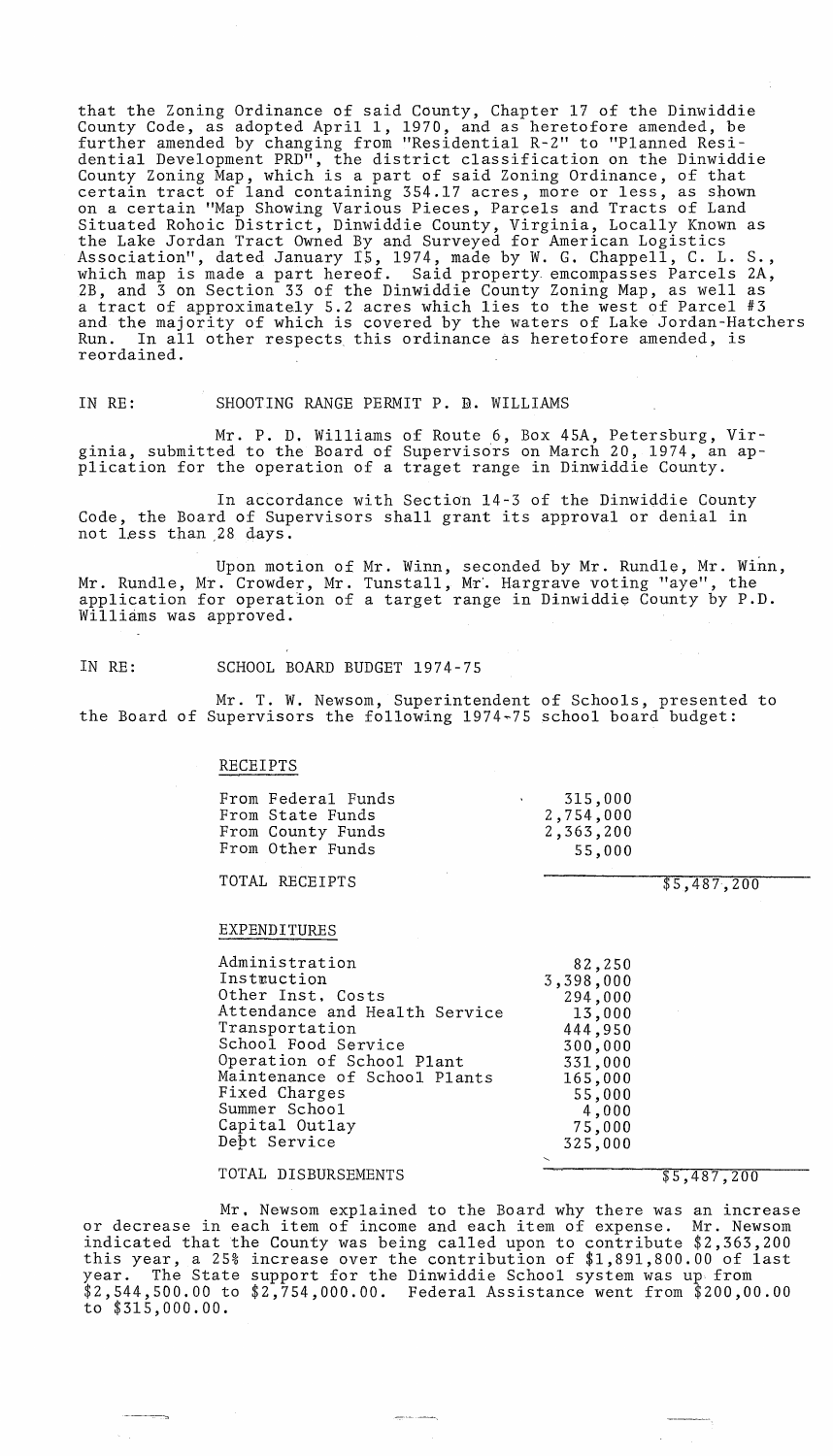Each Board member stated his feelings on the requested<br>e County's support for the school system. To each it increase in the County's support for the school system. appeared that the State was not doing its part in contributing to the school budget, and therefore the County was being called upon to bear an unusually large increase. Any'increase in the school budget would necessitate a tax increase, but to increase taxes the amount requested by the School Board would make the tax increase prohibitive. The Board was of the opinion that the teacher's salary scale need not be cut, but there were areas in the budget that could be cut to lessen the County's contribution.

Mr. Rundle moved that the County's participation in the 1974-75 school budget be \$2,183,200.00, a cut of \$180,000.00 from the amount requested by the School Board, This motion received no second. The vote was as follows: Mr. Rundle "aye", Mr. Winn, Mr. Tunstall, Mr. Crowder, Mr. Hargrave "nay".

Upon motion of Mr. Crowder, seconded by Mr. Winn, Mr. Crowder, Mr. Winn, Mr. Tunstall, Mr. Hargrave voting "aye", Mr. Rundle "nay", the Board of Supervisors approved a participation by the County in the 1974~75 school budget of \$2,163,200.00, a cut of \$200,000.00 from the amount requested by the School Board.

#### IN RE: EARL ROBERTS - SALE OF LAND

 $\Box$ 

Mr. Roberts, who had appeared before the Board of Supervisors on April 3, 1974', again requested the supervisors give him permission to sell two acres of land off of the back of his property, and not be forced to comply with all the regulations .of the Dinwiddie County subdivision and zoning ordinances.

The Chairman of the Board, Mr. Hargrave, told Mr. Roberts that the Board could not lift the restrictions, but he felt since a house was already on the property, that certain auxiliary uses could be made of this parcel of land. These uses would be judged at the time a request was made for a zoning permit.

#### IN RE: PROGRESS-INDEX FOCAS 1974 ADVERTISEMENT

The County Administrator presented to the Board a letter from Mr. Ron Stuart of the Progress-Index requesting the County advertise in the Progress-Index Progress Addition Foeas 1974, to be published on May 12, 1974. After a brief discussion, and upon motion of Mr. Rundle, seconded by Mr. Winn, all Board members voting "aye", the County Administrator was instructed to advise the Progress-Index that the Board of Supervisors did not wish to purchase advertising space in the Progress- $\frac{1}{2}$ ndex Progress Addition Focas 1974.

IN RE: DOG SITUATION IN THE COUNTY

British,

At several meeting in the past, the Board had discussed the dog situation in the County. Some people have suggested that all dogs in the County be confined' the year around. Others have suggested that certain areas in the County be designated for dogs to be confined the year around.

decided that the citizens of the County should be heard regarding this decrited that the critizens of the County should be heard regarding this<br>issue. It was suggested that one of the Board meetings be set aside for the citizens to ,appear and air their feelings on the'dog,matter. . Today the' Board discussed the dog matter further. They

The Chairman instructed the County Administrator to place notices fu the paper indicating that the Board would hear the citizens of the County on the dog situation at the May 15, 1974 meeting.

# BOOK. 6, PAGE 134 Listen (d. 1911)<br>Decembrie: Carlos Carlos (d. 1915)<br>Decembrie: Carlos Carlos (d. 1915)

# April 17,1974